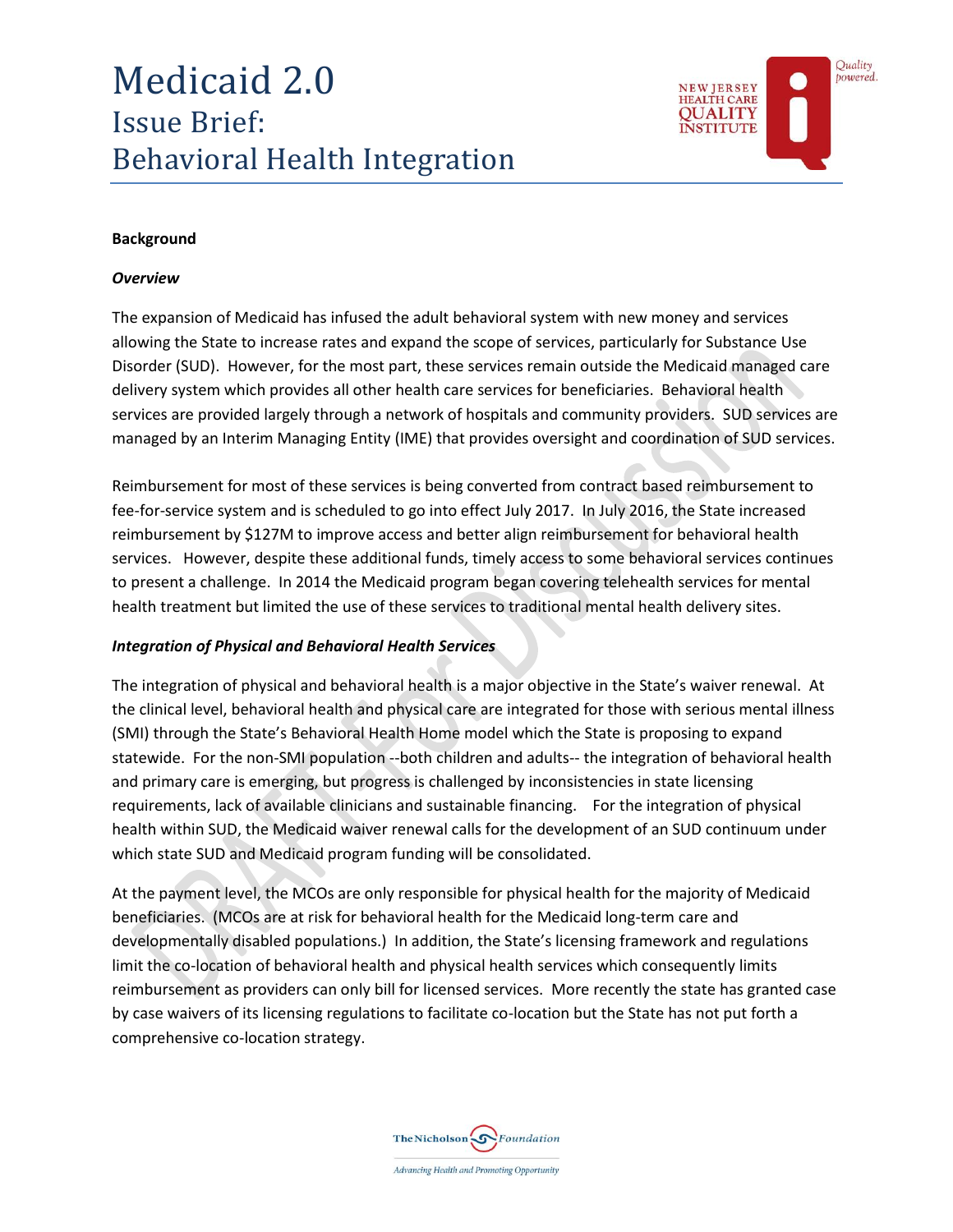## *Autism*

Access to autism diagnostic and treatment services for children is limited for several reasons. There is little dissemination and use of proper assessment tools to detect autism in early childhood at the primary care level. Detection is critical as there is a small window (up to 6 years of age) where early intervention can improve the long-term quality of life for the child and lower their need for long-term treatment and care in adulthood.

Once diagnosed, there is a shortage of physicians and nurse practitioners who are certified to diagnose and develop a plan for caring for the child. This shortage may be due, in part, to the lack of reimbursement to physicians to support the additional resources they need to care for this population. Coordination of autism services between schools and providers crucial, but there continue to be breakdowns that result in children not receiving the full scope of these services. Lastly, the lack of funding for support services for the families to assist them in addressing the child's needs hinders clinical progress.

#### **Problem Statement**

- $\triangleright$  Behavioral health and physical health services are fragmented at the clinical and payment levels. The regulatory structure and reimbursement for integrated services is limiting innovation.
- $\triangleright$  The benefits of integrating physical and behavioral health cannot be fully realized without improving access to behavioral health services.
- $\triangleright$  Autism services are not reaching all eligible children especially younger children missing the opportunity to identify and treat services when the impact of therapy is greatest

#### **Goals**

- $\triangleright$  Develop sustainable long-term strategies to integrate behavioral health and physical health care at the clinical, payment and regulatory level for both the SMI and non SMI population
- $\triangleright$  Develop strategies to improve access including the expanded use of telehealth and practice extenders
- $\triangleright$  Broaden evaluation services to identify all children with Autism for early diagnosis

# **Strategy Options (informed by other states)**

# *Payment Integrations*

- $\triangleright$  Carve all BH services into MCOs at full risk
- $\triangleright$  Carve all BH services into MCOs without risk
- $\triangleright$  Require MCOs to take all the providers and use states rates but remain at risk for the total cost of care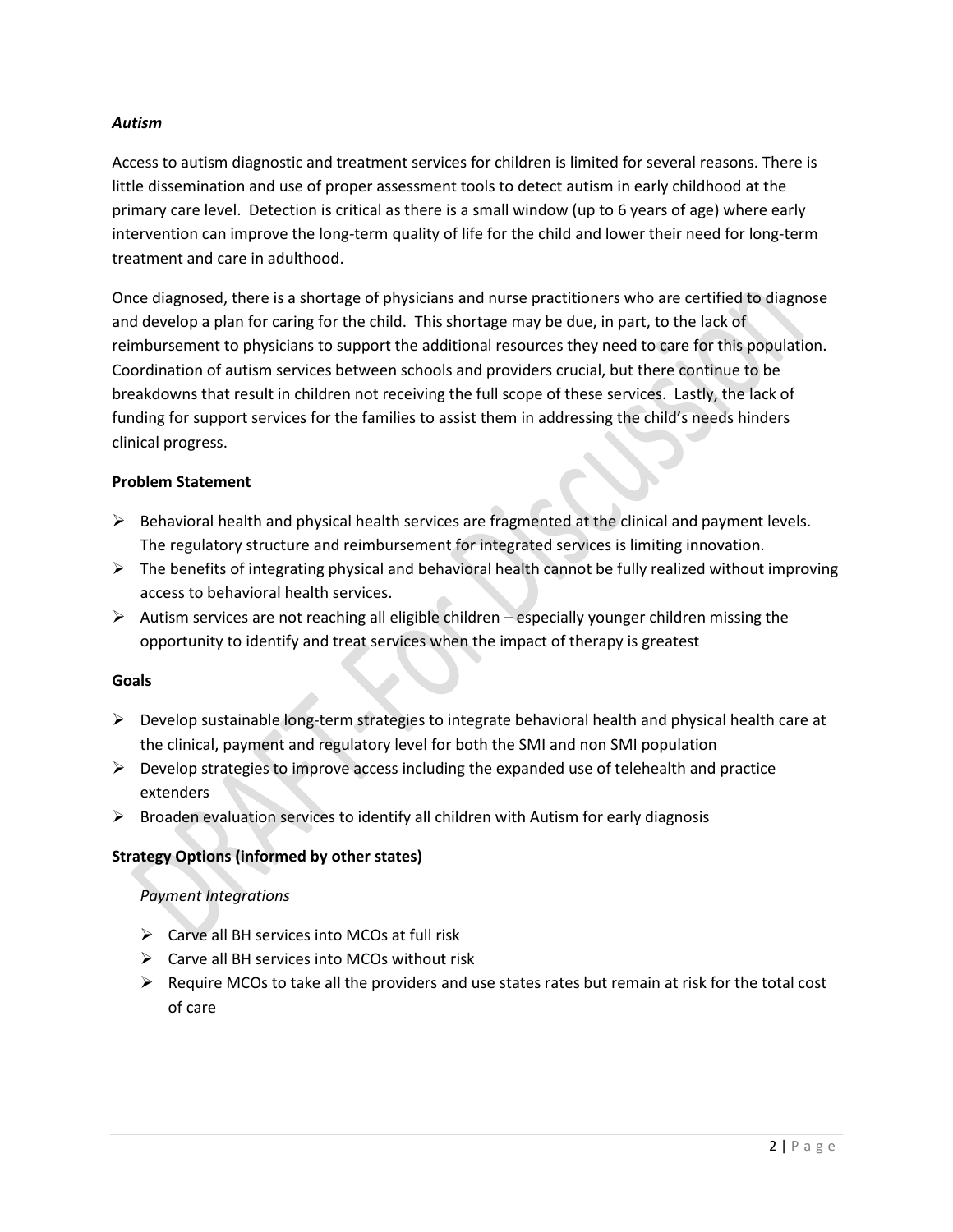## *Clinical and Regulatory Integration:*

- $\triangleright$  Require all primary care practices to employ licensed clinical social workers with incentive payments to the practice
- $\triangleright$  Consolidate the licensing functions under one state agency

#### *Autism Services*

 $\triangleright$  Request federal approval to cover support services for the family of children with autism

#### **Research Links**

Crain's Detroit Business: Michigan Debates Integrating Physical, Mental Health Systems. May 15, 2016. [http://www.crainsdetroit.com/article/20160515/NEWS/160519934/michigan-debates-integrating](http://www.crainsdetroit.com/article/20160515/NEWS/160519934/michigan-debates-integrating-physical-mental-health-systems)[physical-mental-health-systems](http://www.crainsdetroit.com/article/20160515/NEWS/160519934/michigan-debates-integrating-physical-mental-health-systems)

DMAHS: Transition to Fee for Service. March 2016. [http://www.state.nj.us/humanservices/dmhas/information/stakeholder/Rate\\_Setting\\_Transition\\_Overv](http://www.state.nj.us/humanservices/dmhas/information/stakeholder/Rate_Setting_Transition_Overview.pdf) [iew.pdf](http://www.state.nj.us/humanservices/dmhas/information/stakeholder/Rate_Setting_Transition_Overview.pdf)

\*MassHealth: Delivery System Restructuring: Additional Details. April 14, 2016. <http://www.njhcqi.org/wp-content/uploads/2016/04/MassHealth-Delivery-System-Restructurig.pdf>

New Jersey DMAHS: NJ FamilyCare 1115 Comprehensive Waiver Demonstration Application for Renewal. June 10, 2016.

[http://www.nj.gov/humanservices/dmahs/home/NJ\\_Comprehensive\\_Waiver\\_Renewal\\_for\\_public\\_com](http://www.nj.gov/humanservices/dmahs/home/NJ_Comprehensive_Waiver_Renewal_for_public_comment.pdf) [ment.pdf](http://www.nj.gov/humanservices/dmahs/home/NJ_Comprehensive_Waiver_Renewal_for_public_comment.pdf)

New Jersey DMAHS: NJ FamilyCare Report 2015. August 2016. [http://www.state.nj.us/humanservices/dmahs/news/NJ\\_FamilyCare\\_2015\\_Annual\\_Report.pdf](http://www.state.nj.us/humanservices/dmahs/news/NJ_FamilyCare_2015_Annual_Report.pdf)

NY Department of Health: Health and Recovery Plan (HARP) Subpopulation. April 19, 2016. [http://www.health.ny.gov/health\\_care/medicaid/redesign/dsrip/vbp\\_library/docs/2016-04-](http://www.health.ny.gov/health_care/medicaid/redesign/dsrip/vbp_library/docs/2016-04-19_harp_rpt.pdf) 19 harp rpt.pdf

RAND Health: Financing Integrated Care for Adults with Serious Mental Illness in Community Health Centers. June 2015.

[https://www.rand.org/content/dam/rand/pubs/working\\_papers/WR1000/WR1084/RAND\\_WR1084.pdf](https://www.rand.org/content/dam/rand/pubs/working_papers/WR1000/WR1084/RAND_WR1084.pdf)

Roots: Meeting the Challenge: Behavioral Health Integration in Primary Care. 2016. <http://jhf.org/admin/uploads/roots-behavioral-health-2016.pdf>

\*RWJ Partners' Project ECHO Introduction. September 2016. [http://www.njhcqi.org/wp-content/uploads/2016/09/Project-ECHO\\_RWJF-Partners.pdf](http://www.njhcqi.org/wp-content/uploads/2016/09/Project-ECHO_RWJF-Partners.pdf)

Seton Hall: Integrating Behavioral and Physical Health Care in New Jersey. June 2016. [https://issuu.com/seton-hall-law-school/docs/behavioral-physical-health-care-in-](https://issuu.com/seton-hall-law-school/docs/behavioral-physical-health-care-in-?e=19054437/36892034) [?e=19054437/36892034](https://issuu.com/seton-hall-law-school/docs/behavioral-physical-health-care-in-?e=19054437/36892034)